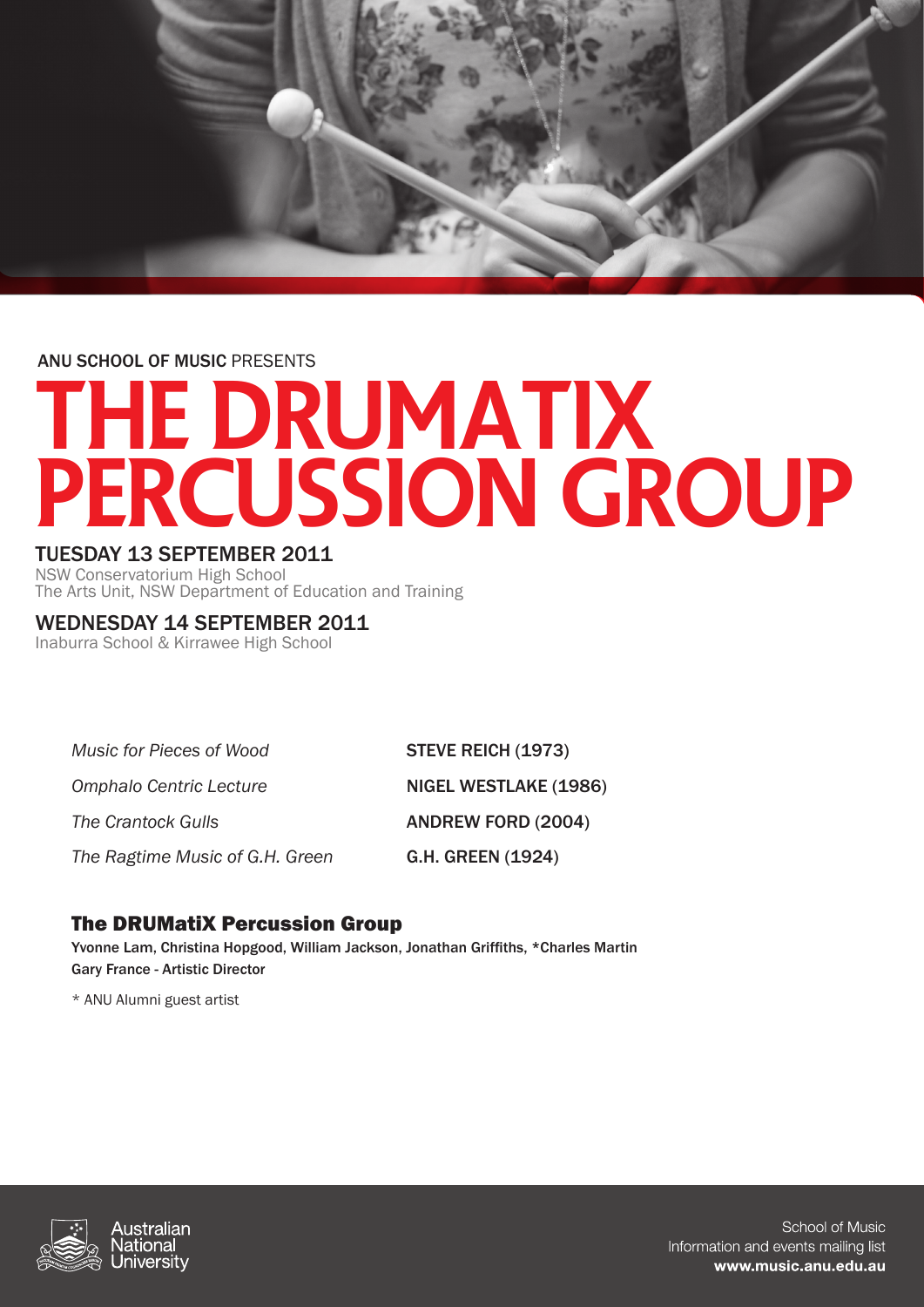#### *Music for Pieces of Wood* STEVE REICH (1973)

Minimalism in music has received increased attention since its introduction to music in the late 1960s by composers such as Reich and Riley. Its style has provided a fresh compositional alternative to atonality and serialism in the twentieth century. Steve Reich's Music for Pieces of Wood received its premiere performance in 1973. I first performed Music for Pieces of Wood in 1979 with the Abraxas Percussion Group for the Music Educators National Conference in Atlantic City USA under the supervision of the composer. Music for Pieces of Wood requires African Claves specially tuned to D#, B, A, C#, D# 8va. As these instruments are not available commercially I commissioned Chris Murdock, instrument maker and artist, better known for his audio work at the W.A. Academy of Performing Arts, to reproduce the instruments specified by Reich.

- Gary France

#### *Omphalo Centric Lecture* NIGEL WESTLAKE (1986)

"The title comes from the painting by Paul Klee, the direct and centred simplicity of which inspired the composer. The piece also owes much to the music of the African balofon (or xylophone), with its persistent ostinati, cross-rhythms and variations on simple melodic fragments. Like African music it seeks, in the words of the composer," to celebrate life through rhythm, energy and movement"- Omphalo Centric Lecture was chosen to represent Australia at the 1986 Paris Rostrum of Composers. Originally written for Synergy, Omphalo Centric Lecture deals with the basic principles of repeated rhythmic melodic fragments and multi-metrics.

- Nigel Westlake

#### *The Crantock Gulls* ANDREW FORD (2004)

If there's ever been a critic who isn't afraid to publish his own composition and criticise it – it's Andrew Ford! Born English (Liverpool, 1957), he grew up listening to a mixture of the Beatles and disco music, later gaining a classier musical education studying composition at the University of Lancaster. Emigrating to Australia to take up a position at the University of Wollongong, he has since written music theatre, symphonies, and vocal chorales, but is most well known for hosting the Music Show on ABC radio and compeering Meet the Music concerts for hordes of school children in NSW. Ford's vast knowledge of music gives rise to an incredibly diverse musical vocabulary and an unpredictable style. His Composition in Blue, Grey and Pink received attention from two Australian percussion duos – Karak percussion and Match percussion who both arranged the piece. This prompted Ford to write another work for percussion duo, and during a trip to the small coastal town of Crantock (in Cornwall, England), he drew inspiration from the raucous squawking of seagulls, which he represents by controlled chaotic polymetres. Upon first listening and reading of this piece, I could not make head or tail of how to incorporate the idea of 'seagulls' into performance. I realised, however, that Ford had created an almost Xenakian work with the focus on rhythmic tension and release, and on the unforgiving nature of the metric (all tempo changes are metric modulations). The piece features complex polyrhythms: 12:7, 6:5, 5:4, 5:2 and 7:4. The main difference is then that this piece is not mathematically composed – one can hear the call and answer of individual voices, and the chaos of a horde of voices squawking independently before silence. Whether or not they are seagulls…well – you decide!

- William Jackson

#### *The Ragtime Music of G.H. Green* G.H. GREEN (1924)

Born in Omaha, Nebraska on May 23, 1893, George Hamilton Green, Jr. was a piano prodigy at the age of four. His grandfather, Joseph Green I, began as violinist and violin maker in New York City-later moved to Omaha to work as conductor and baritone horn soloist with the Seventh Ward Silver Cornet Band. In 1889 George Hamilton Green, Jr.'s father (George Hamilton Green, Sr.) followed his father's footsteps becoming cornet soloist, arranger, and conductor of the Seventh Ward Silver Cornet Band-playing weekly concerts to audiences of 7,000-10,000 in the 1890's. Coming from such a musical background, it is not too surprising that George Jr. was already being called "the world's greatest xylophonist" when he was only eleven years old! The next four decades of recording and composing provide documented evidence to justify the title. In 1915 a review in The United Musician states: "He has begun where every other xylophone player left off. His touch, his attack, his technique, and his powers of interpretation in the rendition of his solos being far different than other performers'. To say his work is marvelous and wonderful would not fully express it."

- Bob Becker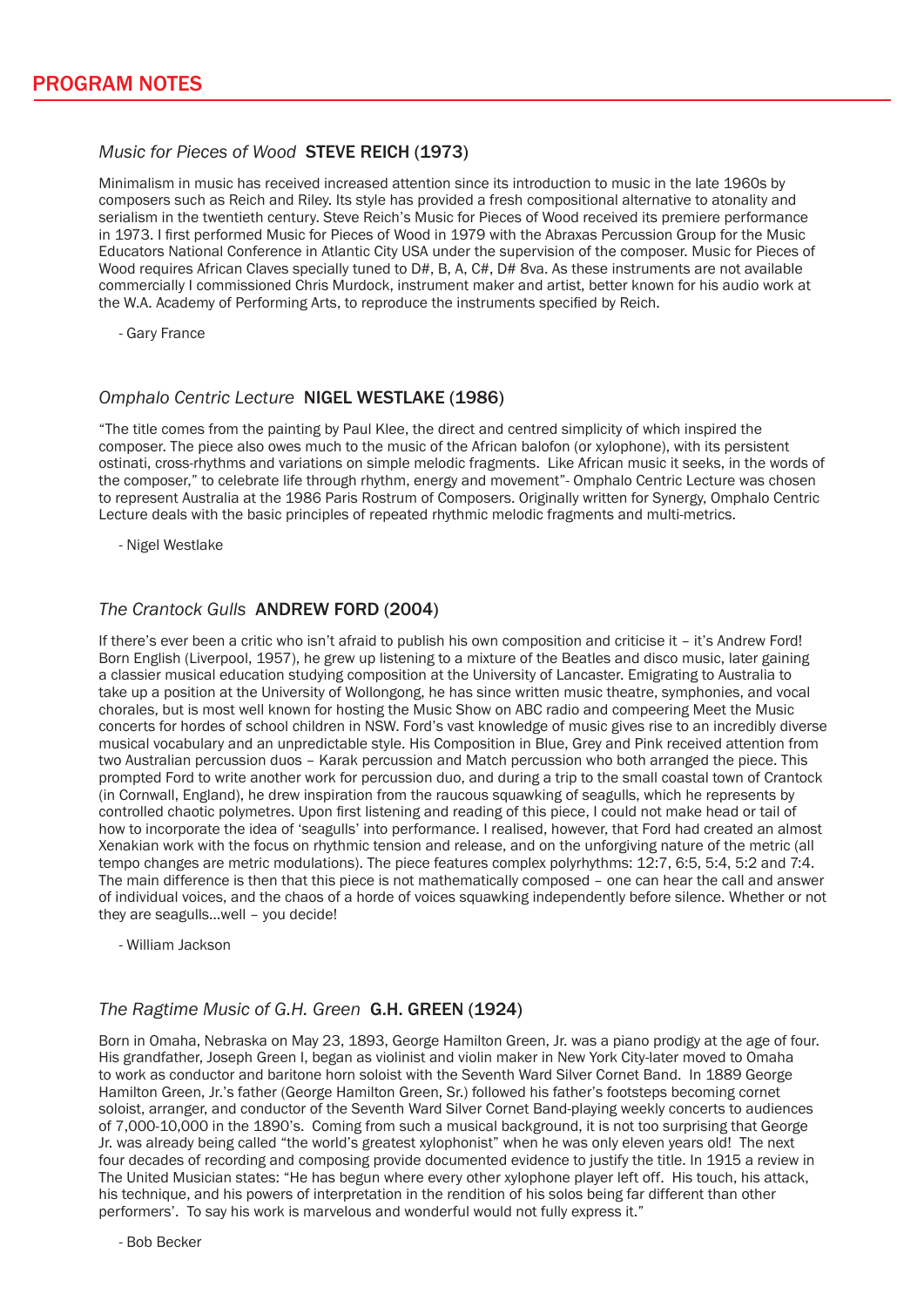#### *Spanish Waltz* GEORGE H. GREEN ARR. BECKER

This piece by George Green is one of his "classical style" works and so it's less jazzy and a little bit longer than the other works I'm playing today. The piece is in a waltz style (in 3/4 time) and this version was arranged by Bob Becker (Nexus Percussion) for solo Xylophone with marimba band accompaniment.

#### *The Whistler, Triplets, Jovial Jasper* GEORGE H. GREEN

These three pieces will be played with my duo partner Charles Martin. Charles will be accompanying me on the low marimba, while I will be playing both xylophone and marimba throughout the set. I will be playing the original George Green written solos with some of my own improvisations and variations, and Charles will be improvising an accompanying part using the chords.

The Whistler features a lot of trick rhythms and polyrhythms, which make the listener think that the piece is in a different time signature. Triplets, a quick fox trot, is named for the type of rhythm (triplet feel) used throughout. Jovial Jasper is a slow drag, a nice contrast from the hectic pace of the most of Green's compositions!

- Christina Hopgood